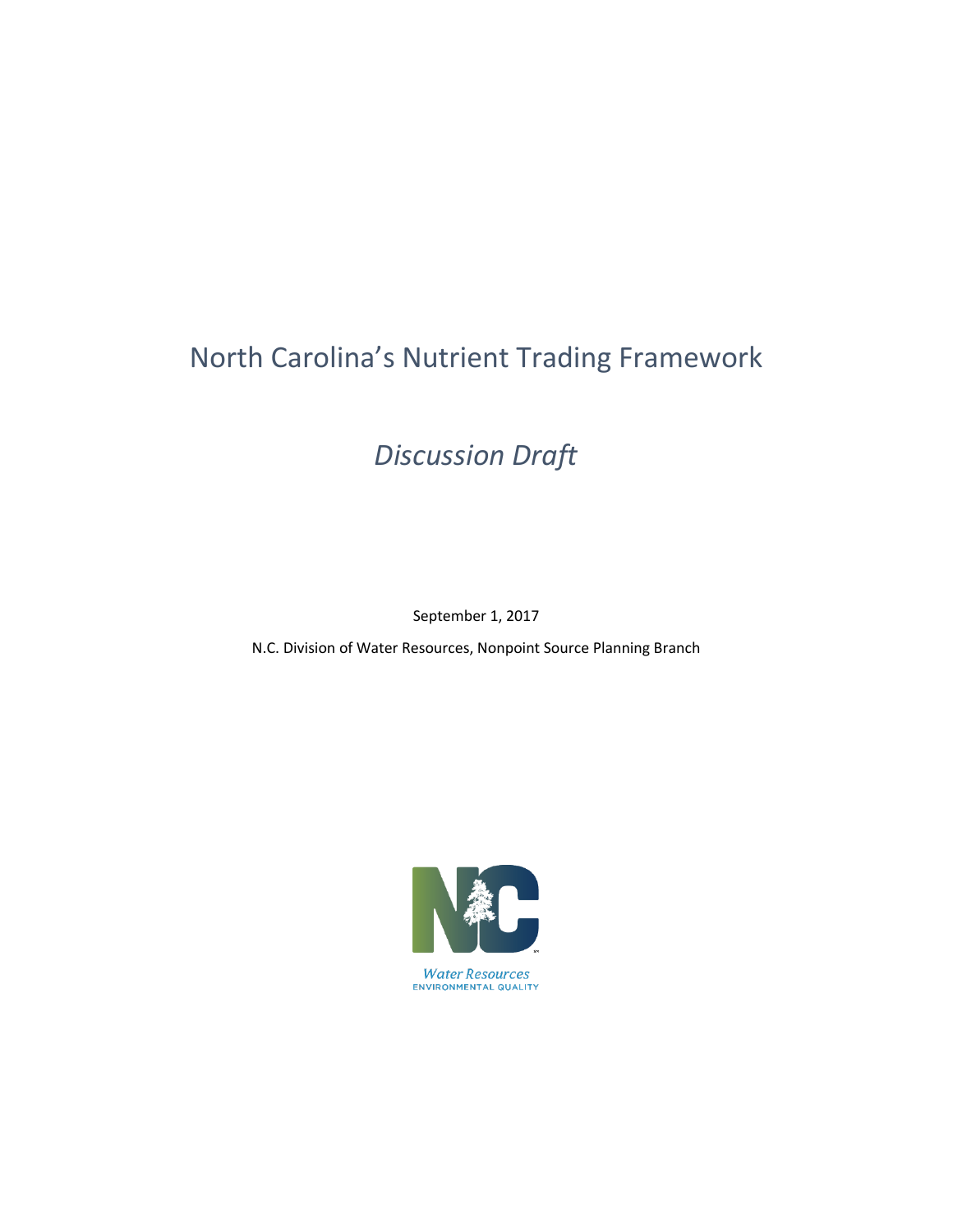# Contents

| Appendix A: Proposed Amendments to the Nutrient Offset Rule (Aug. 18, 2017)  Error! Bookmark not<br>defined. |
|--------------------------------------------------------------------------------------------------------------|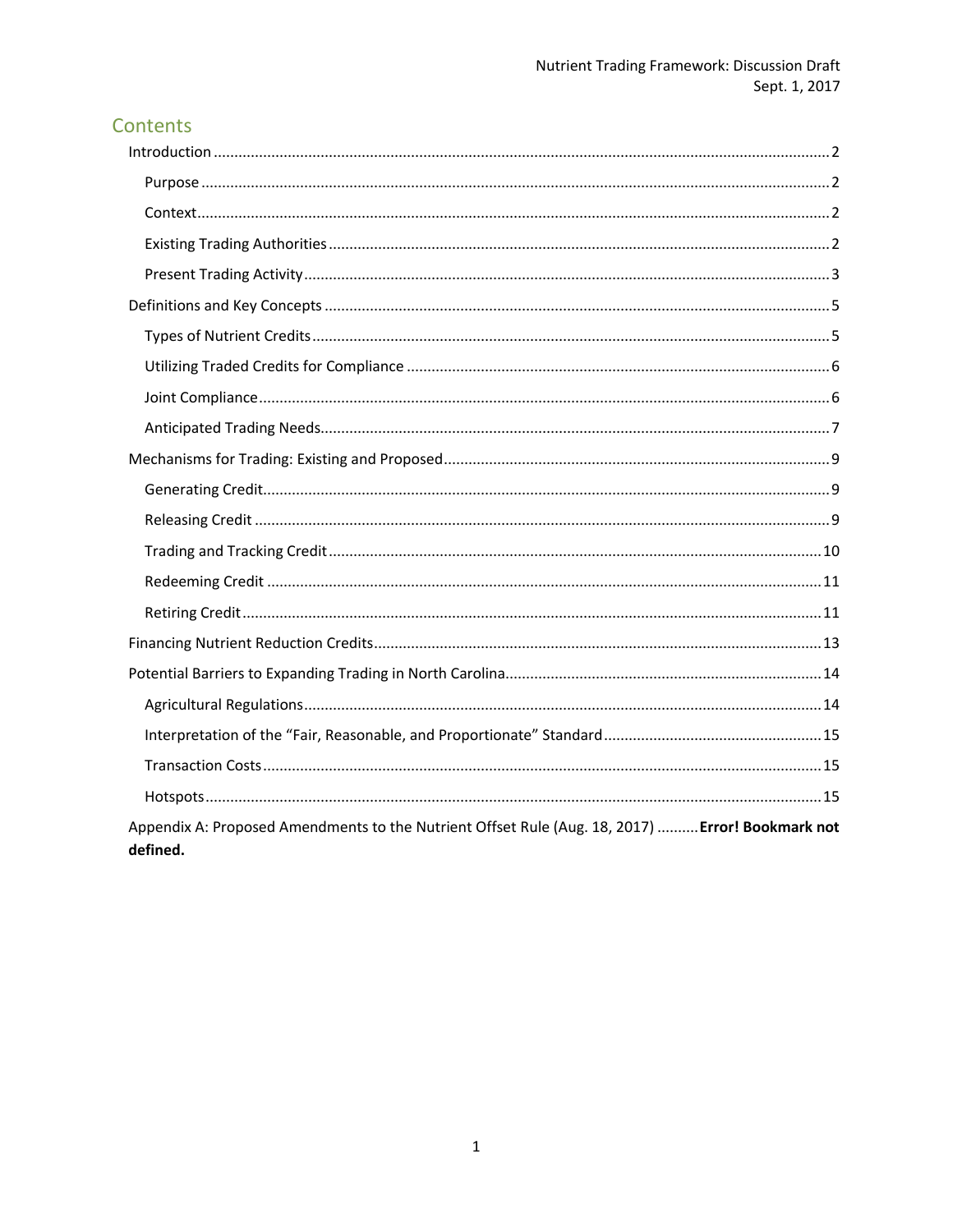# <span id="page-2-0"></span>Introduction

## <span id="page-2-1"></span>Purpose

The purpose of this document is to provide an overview of existing nutrient trading activity in North Carolina and to propose additional opportunities and mechanisms for nutrient trading. It also seeks to clarify the use of many terms that are often used informally by trading market participants in North Carolina. Finally, this framework seeks to identify existing barriers to trading in North Carolina and proposes some potential solutions to these barriers. Various short and long term proposals are offered for discussion.

## <span id="page-2-2"></span>**Context**

Historically, North Carolina has been a national leader in developing and implementing nutrient trading approaches. A first attempt launched in 1990, a group cap exceedance offset design for point sources in the Tar-Pamlico River Basin, has never required a trade but proved instructive for subsequent efforts. Rules for nutrient trading have been in place since the adoption of the Neuse nutrient strategy in 1998. Nutrient strategies for the Tar-Pamlico estuary, Jordan Lake, and Falls Lake have all adapted and refined these approaches while also authorizing new opportunities for trading. Robust trading markets exist in each of these basins in accordance with wastewater and new development rules. These active markets provide important flexibility and economically efficient compliance options for regulated parties. Yet while new opportunities for trading have been authorized in successive strategies, in many cases they have not yet materialized.

Each of North Carolina's nutrient strategy rules are presently undergoing review of some sort. Along with these reviews comes the opportunity to amend and improve the rules. The Neuse strategy, Tar-Pamlico strategy, and the nutrient offset rule have been proposed for readoption pursuant to G.S. 150B-21.3A. Notably, significant amendments to the nutrient offset rule (15A NCAC 02B .0240) have recently been proposed in alignment with this document. The proposed rule is provided in Appendix A.

The Falls Lake strategy's existing development rule is presently driving the renewed effort to expand and improve upon existing trading options. Many analogous rule provisions exist in the Jordan Lake strategy, but implementation of new and existing development rules have been delayed by the General Assembly. Both strategies are under study by the N.C. Policy Collaboratory. The readoption process for those rules has been delayed by several years, and Collaboratory recommendations are also expected to inform future revisions to North Carolina's trading rules.

## <span id="page-2-3"></span>Existing Trading Authorities

Trading activity in North Carolina is guided and bounded by several federal, state, and contractual sources of authority. At the federal level, wastewater and some stormwater discharges are governed by the Clean Water Act through the National Pollutant Discharge Elimination System (NPDES). While the Clean Water Act and associated regulations are generally silent on the topic of point source trading, EPA policies have been developed to support trading by permitted sources as a compliance option.<sup>1</sup>

Regulatory approaches to nonpoint source pollution are largely the domain of the state. The Clean Water Responsibility and Environmentally Sound Policy Act, passed by the General Assembly in 1997, authorizes regulatory approaches to address nutrient-related point and nonpoint sources.<sup>2</sup> More recent session laws

l

<sup>&</sup>lt;sup>1</sup> See<https://www.epa.gov/npdes/water-quality-trading> for more information regarding EPA trading policy and guidance.

<sup>2</sup> See S.L. 1997-458.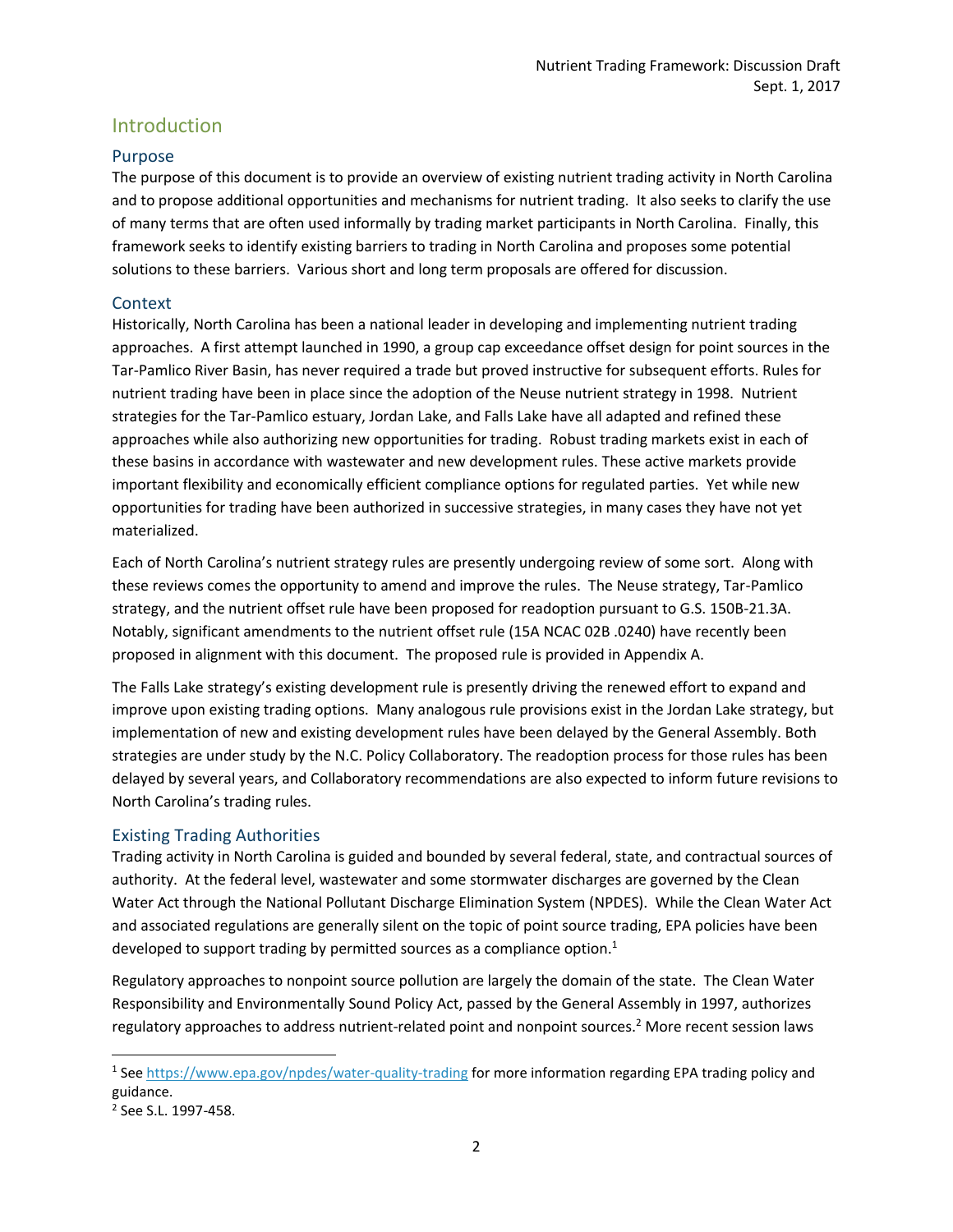codified under G.S. 143-214.26 more specifically provide legislation authorizing the trading of nutrient offset credits among various parties.

North Carolina's nutrient strategy rules provide more context for trading, whether in relation to specific regulated sectors or through stand-alone nutrient offset and trading rules. Wastewater treatment facilities are authorized to trade among themselves through compliance associations, may purchase offset credits to increase load allocation, and are required to purchase offset credits if exceedances occur.<sup>3</sup> New development regulations authorize the purchase of off-site nutrient offset credits after meeting specific criteria.<sup>4</sup> Agricultural rules are structured such that farmers are not required to purchase offset credits, but the rules do provide an important trading role for oversight committees in each watershed.<sup>5</sup> Finally, existing development rules in the Jordan and Falls watersheds generally reference trading and joint compliance approaches.

The Jordan and Falls Lake strategies also contain stand-alone trading rules, explicitly authorizing trading for all regulated parties according to specific conditions.<sup>6</sup> The nutrient offset rule largely governs the creation of nutrient offset credits, but it also includes provisions related to nutrient offset credit transactions.<sup>7</sup>

Finally, contractual sources of authority often govern trading activity. These generally include the banking instruments, project plans and conservation easements necessary for nutrient offset credit generation. The bylaws of wastewater compliance associations also provide sufficient authority to authorize nutrient allocation trading.

## <span id="page-3-0"></span>Present Trading Activity

North Carolina presently has two types of active nutrient trading, authorized by various aspects of individual nutrient strategy rules.

## *Allocation Trading Among Wastewater Treatment Facilities*

Nutrient allocation trading between wastewater treatment facilities occurs in multiple basins, often within the ambit of a watershed-specific compliance association. Formal allocation trades are authorized through mutual permit modifications, with new allocation limits reflected in the facilities' respective permits. More commonly, however, informal temporary allocation trades (or "leases") happen without direct state involvement pursuant to the bylaws of a point source compliance association. From a state regulatory perspective, it is the joint compliance aspect of the rules that allows this informal, contractually-based trading to occur. So long as all facilities are together meeting their nutrient compliance obligations ("bubble permit"), no individual violations occur and thus there is no need for individual permit modifications. Importantly, while "trades" are occurring, nutrient reduction credits are not involved.

Nutrient strategy rules do allow nutrient offset credits to be purchased for new wastewater facilities or those approaching their nutrient allocation limits. The direct purchase of nutrient offset credits by wastewater

 $\overline{a}$ 

<sup>3</sup> Nutrient-related wastewater regulations include 15A NCAC 02B .0229 (Tar), .0234 (Neuse), .0270 (Jordan), and .0279 (Falls).

<sup>4</sup> Nutrient-related new development regulations include 15A NCAC 02B .0235 (Neuse), .0258 (Tar), .0265 (Jordan), and .0277 (Falls).

<sup>5</sup> Nutrient-related agriculture regulations include 15A NCAC 02B .0238 (Neuse), .0255, .0256 (Tar), .0264 (Jordan), and .0280 (Falls).

Nutrient-related existing development regulations include 15A NCAC 02B .0266 (Jordan) and .0278 (Falls). 6 See 15A NCAC .02B .0273 and .0282.

<sup>7</sup> 15A NCAC .02B .0240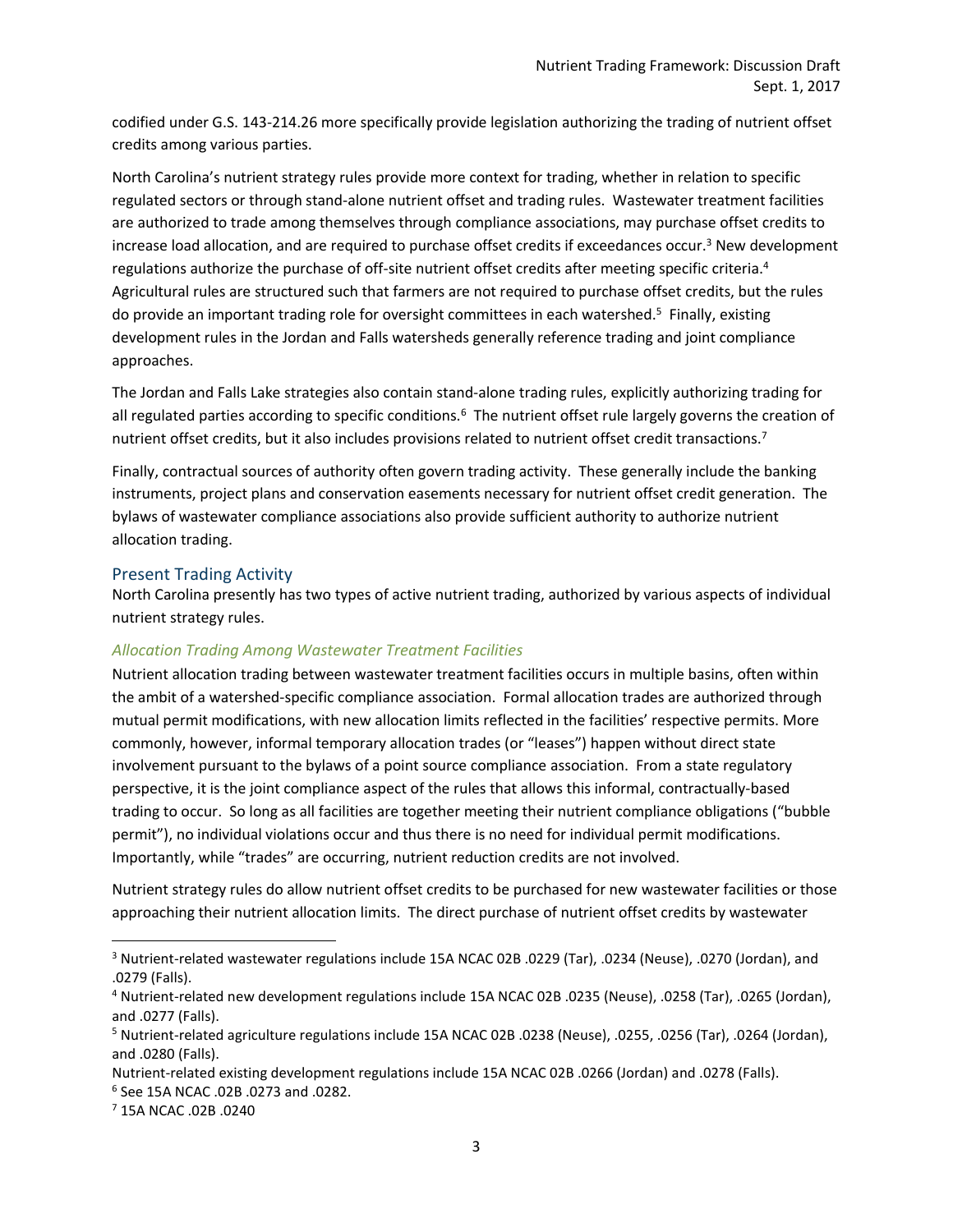facilities is rare. The Tar-Pamlico basin is unique in that its point source nutrient obligations are determined by an agreement with two state agencies, and that nutrient reduction obligations can be met offsite through direct payment to the state's Division of Soil and Water Conservation.

#### *Nutrient Offset Credit Trades between Providers and Developers*

North Carolina also has a robust program of nutrient offset credit trading to facilitate compliance with new development regulations. Private providers and the N.C. Division of Mitigation Services engage in restoration work to generate nutrient offset credits in accordance with 15A NCAC 02B .0240. To date, these credits are almost exclusively generated by agricultural riparian buffer restoration projects. Providers then sell nutrient offset credits to developers that cannot or choose not to meet the onsite nutrient loading targets contained in new development regulations. This type of trade is common to each of North Carolina's major nutrient strategies.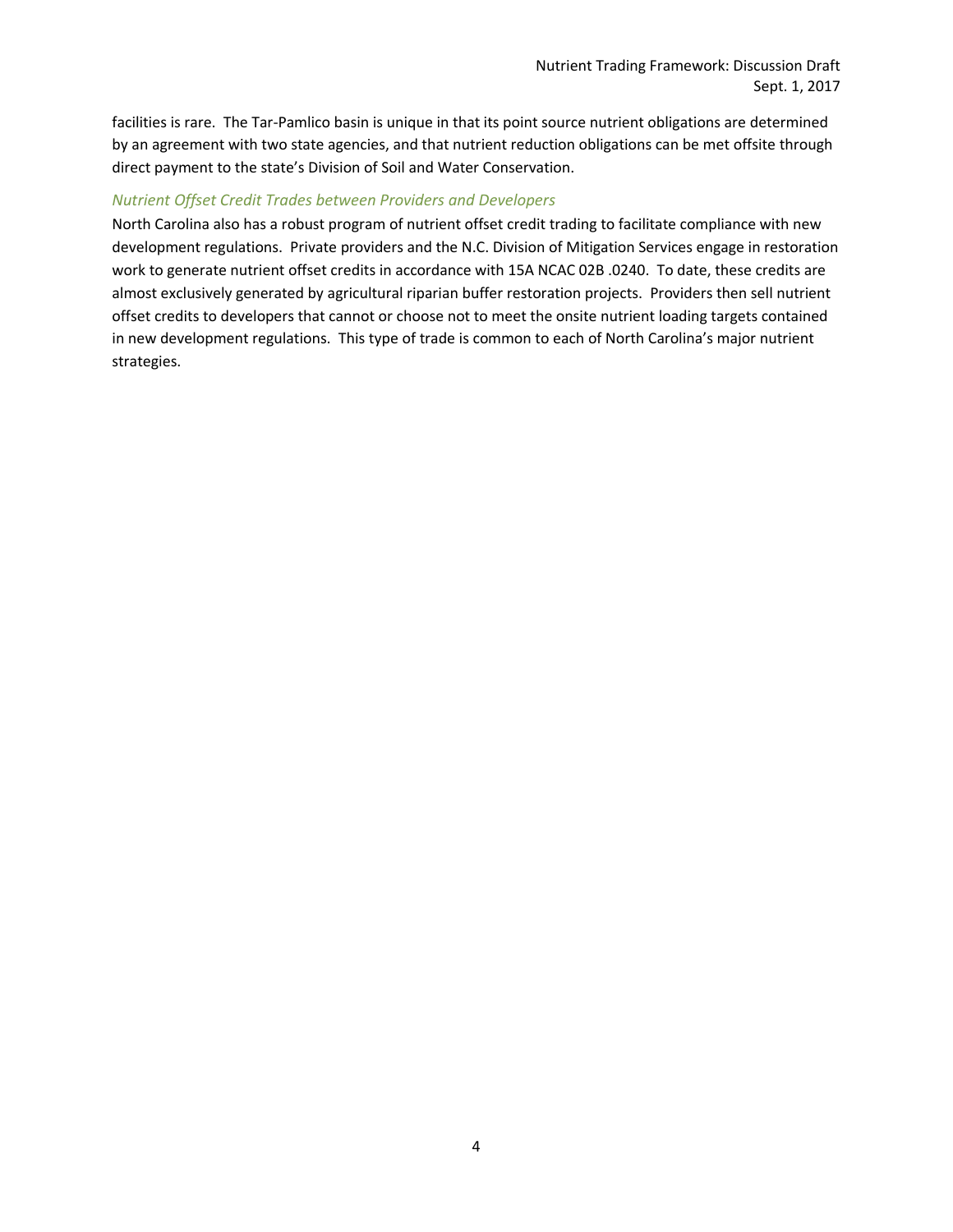# <span id="page-5-0"></span>Definitions and Key Concepts

# <span id="page-5-1"></span>Types of Nutrient Credits

This framework recognizes two potential types of credit, one new and one existing. These might be thought of as varying currencies. Most nutrient reduction projects will generate only one type of currency, but depending on context a regulated party may be able to utilize either or both credit types to help satisfy their obligations through trading.

The **nutrient offset credit** reflects the existing credits that are presently generated through North Carolina's nutrient offset program. Typically, agricultural buffer restoration projects receive an annual nutrient credit for each of 30 years. These credits are utilized to offset new development impacts for a period of 30 years, a one-time exchange. Crediting units can be reduced to a finite number of pounds generated by a project, and they are exchanged in this manner.

In proposed amendments to the nutrient offset rule, DWR recommends making nutrient offset credits exclusively permanent in nature. Crediting units would be lbs./yr. This proposal reflects the recognition that the practices that currently generate nutrient offset credits are secured by permanent conservation easements, and the nutrient offset credits they generate currently offset development activity that is effectively permanent from a regulatory perspective.

The **nutrient exchange credit** is proposed as a new time-limited credit type, with the term depending on the nutrient reduction practice implemented. These credits would be most appropriate for nutrient reduction projects where significant maintenance obligations are required to sustain the project's nutrient reductions. Upon expiration, credits could be renewed upon demonstration that project maintenance obligations are met.

Exchange credits would be appropriate to contribute to satisfying nutrient obligations incurred by point sources and local governments because each of these sources have ongoing compliance obligations and an ongoing presence that allows for more involved reduction programs. By comparison, they are differently situated than developers, who satisfy regulatory obligations of a permanent nature only once during construction.

Exchange credits are proposed to help address the complexities that arise in conjunction with existing development rule compliance. First, they provide needed flexibility for local governments to make incremental early progress while evaluating other sources of permanent reduction. These credits likely provide an avenue to decentralize the regulatory credit approval process. They may also incentivize new market participants otherwise unwilling to commit to permanent restoration projects.

Both the nutrient offset credit and the nutrient exchange credit can be considered **nutrient reduction credits** because they represent verifiable nutrient reductions from a nutrient strategy baseline.

The **nutrient allocation limits** of point source dischargers are not nutrient reduction credits. However, they do have some relationships to nutrient reduction credits. Like nutrient reduction credits, allocation can be traded between facilities under existing rule. Allocation trading can eliminate or delay the need for a point source to purchase offset or exchange credits. DWR also expects that nutrient allocations can be converted into nutrient exchange or nutrient offset credits in specific situations. The nature of suitable conversions will be established in practice specifications and credit documents, which will be incorporated into the N.C. Catalog of Nutrient Reduction Practices.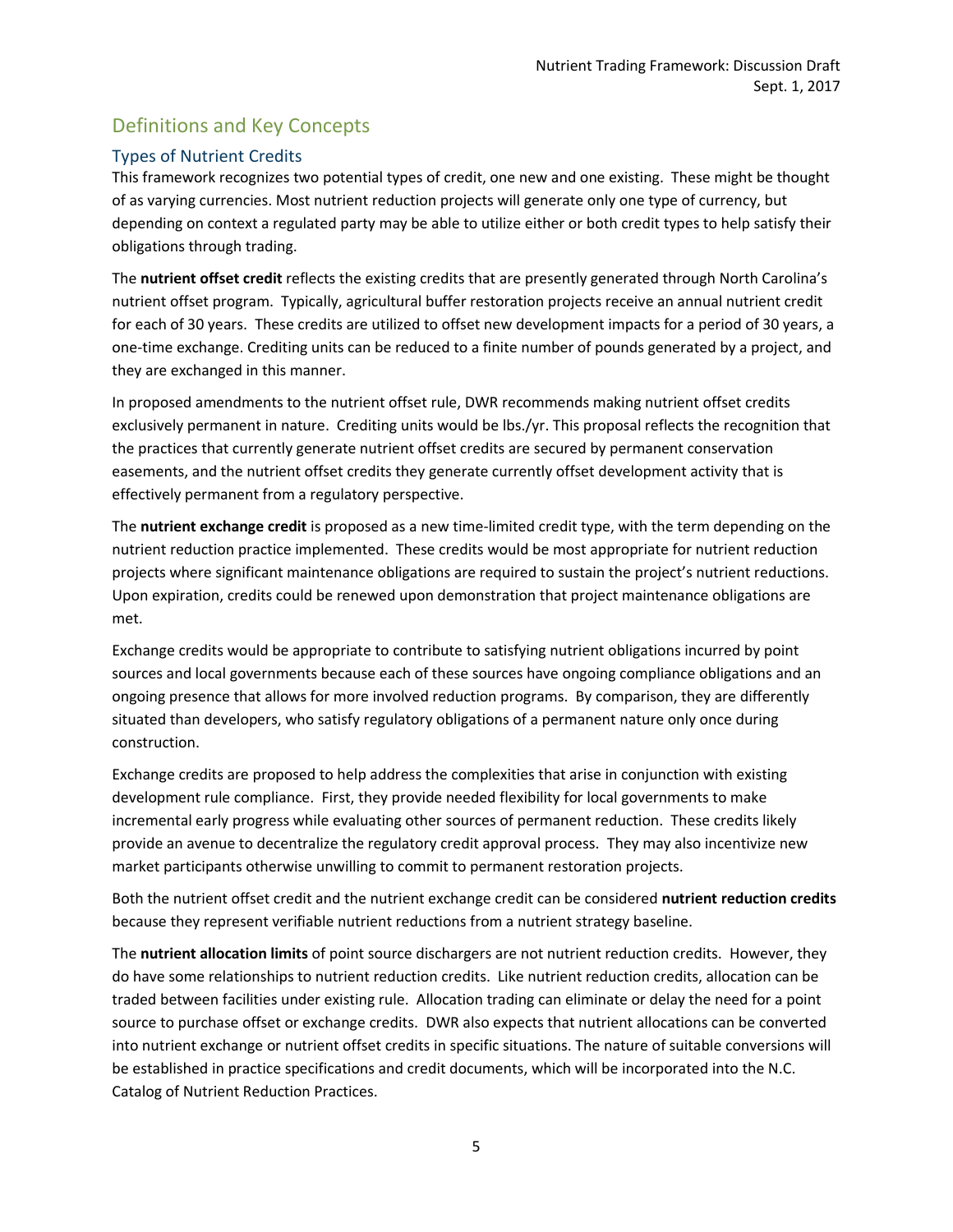# <span id="page-6-0"></span>Utilizing Traded Credits for Compliance

If implemented as proposed in the preceding section, offset and exchange credits would both be available for purchase to satisfy regulatory obligations pursuant to North Carolina's various nutrient strategies. Some regulated parties, like local governments or wastewater treatment facilities, may demonstrate compliance through some combination of permanent and temporary credits within a given time period. Figure 1 provides an overview of which credits could be used to satisfy the regulatory requirements from various sectors.

|                     | Nutrient offset credit | Nutrient exchange credit | <b>Nutrient allocation</b> |
|---------------------|------------------------|--------------------------|----------------------------|
| New development     | x                      |                          |                            |
| nutrient reductions |                        |                          |                            |
| Existing            | x                      | x                        |                            |
| development         |                        |                          |                            |
| nutrient reductions |                        |                          |                            |
| Point source        | x                      | x                        |                            |
| reductions          |                        |                          |                            |
| Point source        | X                      | x                        | x                          |
| allocations         |                        |                          |                            |

**FIGURE 1: CREDIT TYPES PROPOSED TO SATISFY VARIOUS REGULATORY OBLIGATIONS**

# <span id="page-6-1"></span>Joint Compliance

 $\overline{\phantom{a}}$ 

In addition to utilizing traded nutrient credits, North Carolina's nutrient strategies have long provided mechanisms for joint compliance among a group of regulated entities. This feature is a common characteristic of North Carolina's agriculture nutrient rules, where the entire sector seeks to reduce its baseline nutrient loading estimates by a given percentage.<sup>8</sup> Wastewater nutrient rules provide an option for group compliance as well, including the aforementioned bubble permit issued for all facilities participating in a wastewater compliance association.<sup>9</sup> These provisions have been in place for nearly two decades in some watersheds and are generally well understood by their respective regulated communities.

In contrast with agriculture and wastewater nutrient regulations, North Carolina's existing development regulations are relatively new and untested, but both the Jordan and Falls nutrient strategies envision additional types of joint compliance associated with these rules. First, local governments may choose to jointly meet existing development obligations within the same subwatershed.<sup>10</sup> Also, an individual local government may combine its wastewater and existing development obligations and jointly meet them.<sup>11</sup>

<sup>8</sup> For Falls Lake example, see 15A NCAC .0280(2) ("This Rule requires accounting for agricultural land management practices at the county level in the Falls watershed, and implementation of practices by farmers to collectively achieve the nutrient reduction objectives on a watershed basis.")

<sup>&</sup>lt;sup>9</sup> For a Falls Lake example, see 15A NCAC .0279(11).

 $10$  For a Falls Lake example, see 15A NCAC .0278(6) ("A municipality shall have the option of working with the county or counties in which it falls, or with another municipality or municipalities within the same subwatershed, to jointly meet the loading targets from all lands within their combined jurisdictions within a subwatershed.") <sup>11</sup> For a Falls Lake example, see 15A NCAC .0282(4) ("Local governments have the option of combining their reduction needs from NPDES dischargers assigned allocations in 15A NCAC 02B .0279 and existing development as described in 15A NCAC 02B .0278, including loads from properly functioning and malfunctioning septic systems and discharging sand filters, into one reduction and allocation requirement and meet them jointly.")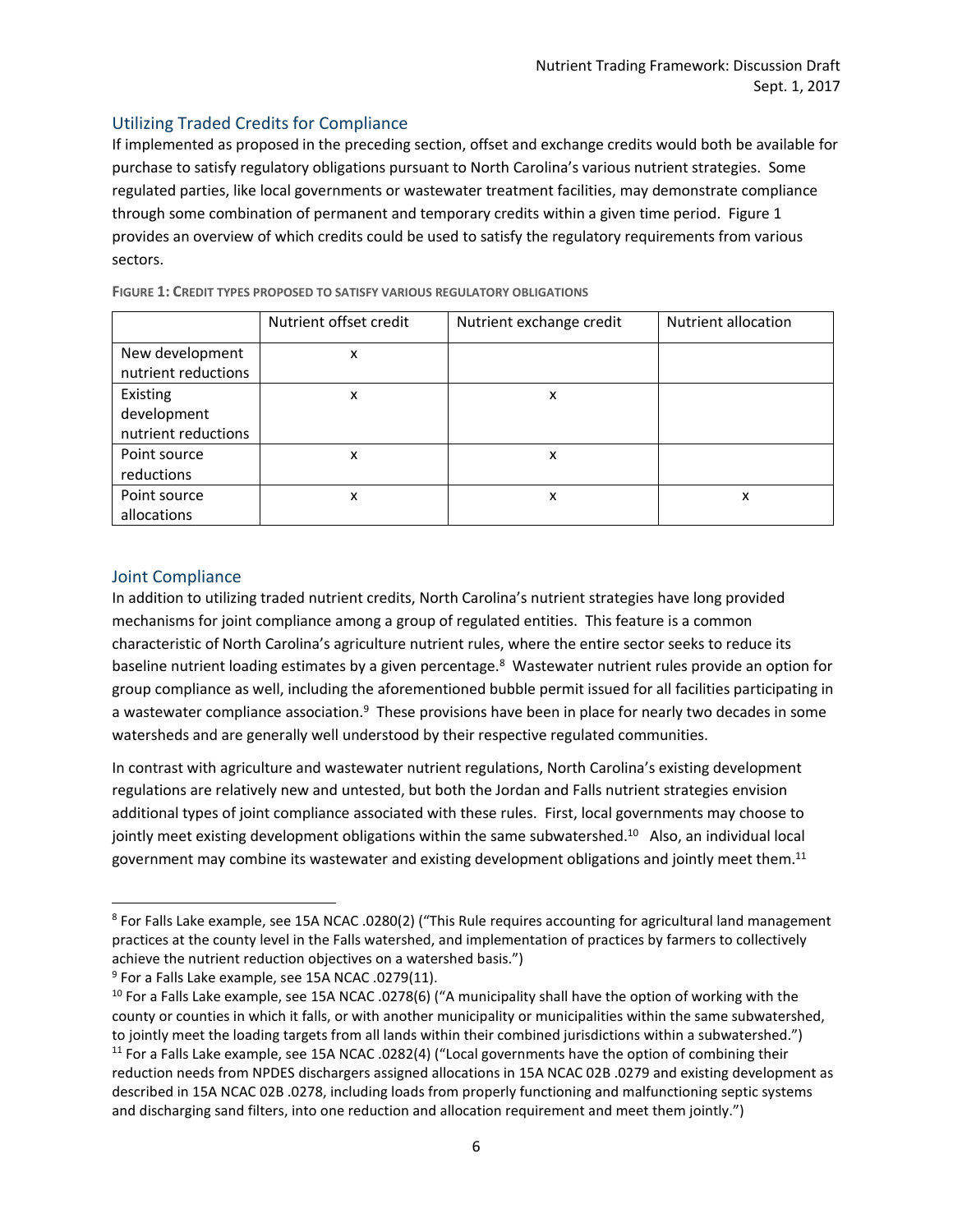While the terminology has not been settled, these options are hereafter referred to as interlocal and intersectoral joint compliance, respectively.

The intersectoral joint compliance option is subject to some rule- and permit-based limitations. Nutrient credit generated by overtreating wastewater may be used toward a local government's compliance with an existing development rule. A local government's intention to use this option must be clearly and specifically described in its existing development program. Then, existing development rule compliance may be demonstrated by reporting overtreatment credits as part of a local government's annual report. Evaluating the converse scenario, wastewater permit violations cannot be avoided by purchasing other nutrient reduction credits after an exceedance occurs. To avoid penalties, a facility at risk of exceedances must plan to increase its nutrient allocation by purchasing either nutrient allocation or nutrient credits, which may be converted to allocation.

Importantly, nutrient credit trading and joint compliance are not mutually exclusive approaches nor are they directly synonymous. In each joint compliance scenario described above, regulated parties can demonstrate joint compliance (from a state regulatory perspective) without the need to trade credits. While nutrient reduction credit trades can provide a reliable option for these parties to equitably exchange credits among themselves, they may instead or in addition wish to negotiate terms contractually. This arrangement is exemplified by the informal allocation trading that presently occurs within compliance associations. Thus, nutrient credit trading is a desirable but optional feature to support joint compliance.

# <span id="page-7-0"></span>Anticipated Trading Needs

 $\overline{\phantom{a}}$ 

Regulatory structure and market forces will eventually dictate the direction and volume of nutrient credit trading among parties. In the meantime, the design of a trading framework needs to anticipate the most likely types of trades. Consideration must also be given to the market drivers for those trades, including the allocation of regulatory obligations among trading market participants.

Nationally, most trading programs proceed upon the paradigm that point sources are the primary buyers of nutrient credit. Sellers are typically other point sources or agricultural producers that can generate nutrient reductions beyond regulatory requirements at lower cost than the credit purchaser. The recently published Water Quality Trading Toolkit, presented as a nationwide model for trading program development, reflects this general approach.<sup>12</sup> National guidance documents and comparative program analyses have provided many helpful insights in the development of this document. Yet while many important similarities exist, North Carolina's nutrient management strategies diverge somewhat from the national model.

A key difference is the ability for North Carolina's new development and existing development rules to serve as additional market drivers for nonpoint source trading. In the near term, the most likely credit purchasers are parties regulated under new development (developers) and existing development rules (local governments). Point sources may also eventually become buyers of credit, but presently most large facilities and compliance associations appear to be operating comfortably within their nutrient allocations. New development and point source markets are in place and described above. Existing development rules are still

<sup>&</sup>lt;sup>12</sup> Association of Clean Water Administrators and the Willamette Partnership. Water Quality Trading Toolkit Version 1.0. August, 2016. [https://www.acwa-us.org/wp-content/uploads/2017/04/Water-Quality-Trading-](https://www.acwa-us.org/wp-content/uploads/2017/04/Water-Quality-Trading-Toolkit-Version-1.0-1.pdf)[Toolkit-Version-1.0-1.pdf](https://www.acwa-us.org/wp-content/uploads/2017/04/Water-Quality-Trading-Toolkit-Version-1.0-1.pdf)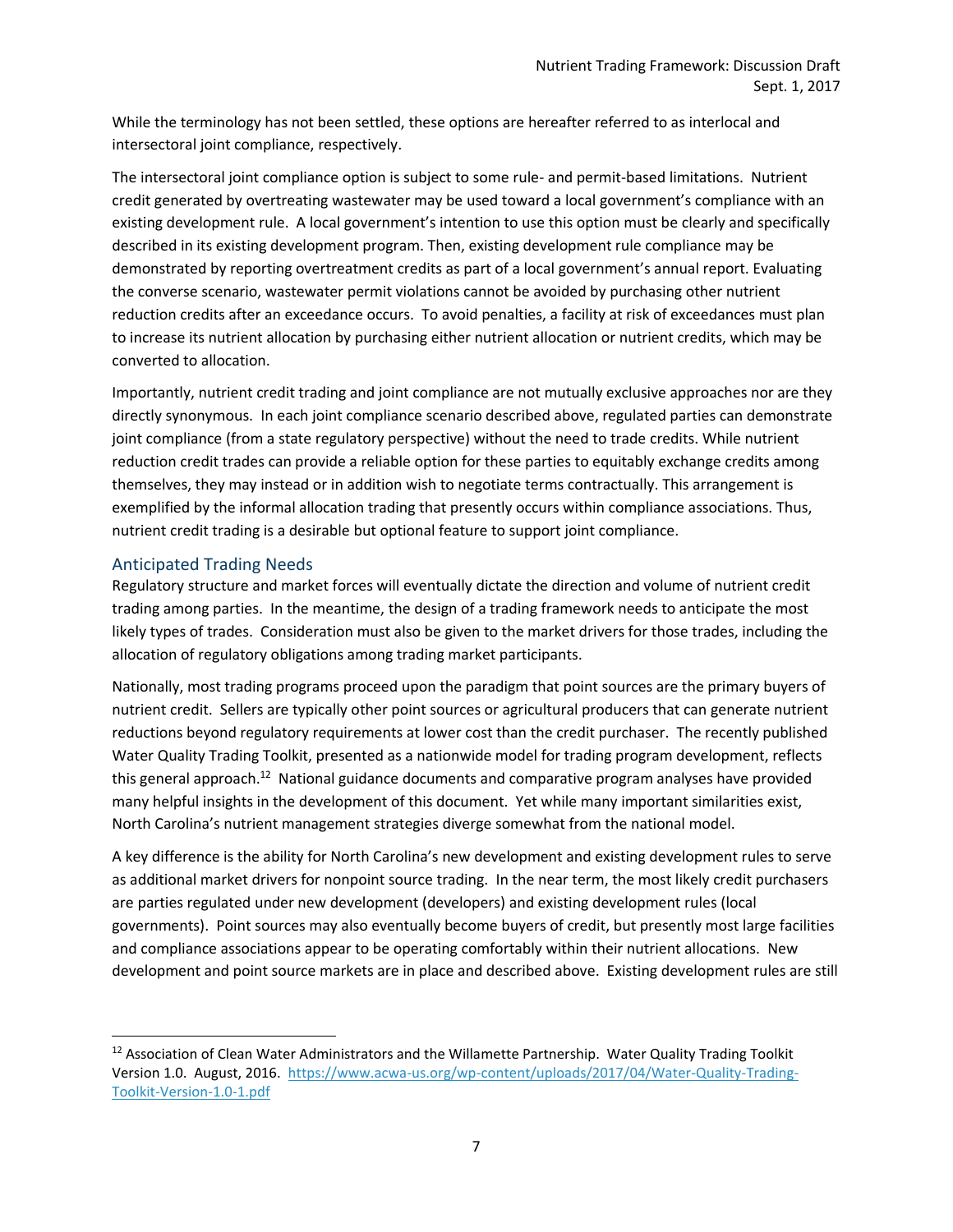in early implementation stages in the Jordan and Falls watersheds, but local governments subject to these rules are likely to seek offset or exchange credits from as many sources as can offer cost-effective options.

Net credit generators and sellers are envisioned to be private parties, agricultural operators, and local governments. Point sources with surplus allocation (at present) may also be interested in temporarily converting allocation into nutrient credit. As DWR expands its list of approved nutrient reduction practices, these parties and others will have new opportunities to engage in the nutrient market. Private individuals or corporations may be able to opportunistically generate nutrient credits on their land either through direct market engagement or by participating in local government programs. Local governments will undertake nutrient reduction projects on public lands within their jurisdictions, and some may be able to generate a surplus available for trading. Agricultural producers can also generate new credits, but they are also subject to strategy-specific agricultural regulations. Existing challenges to engaging the agricultural sector are discussed further on page 14.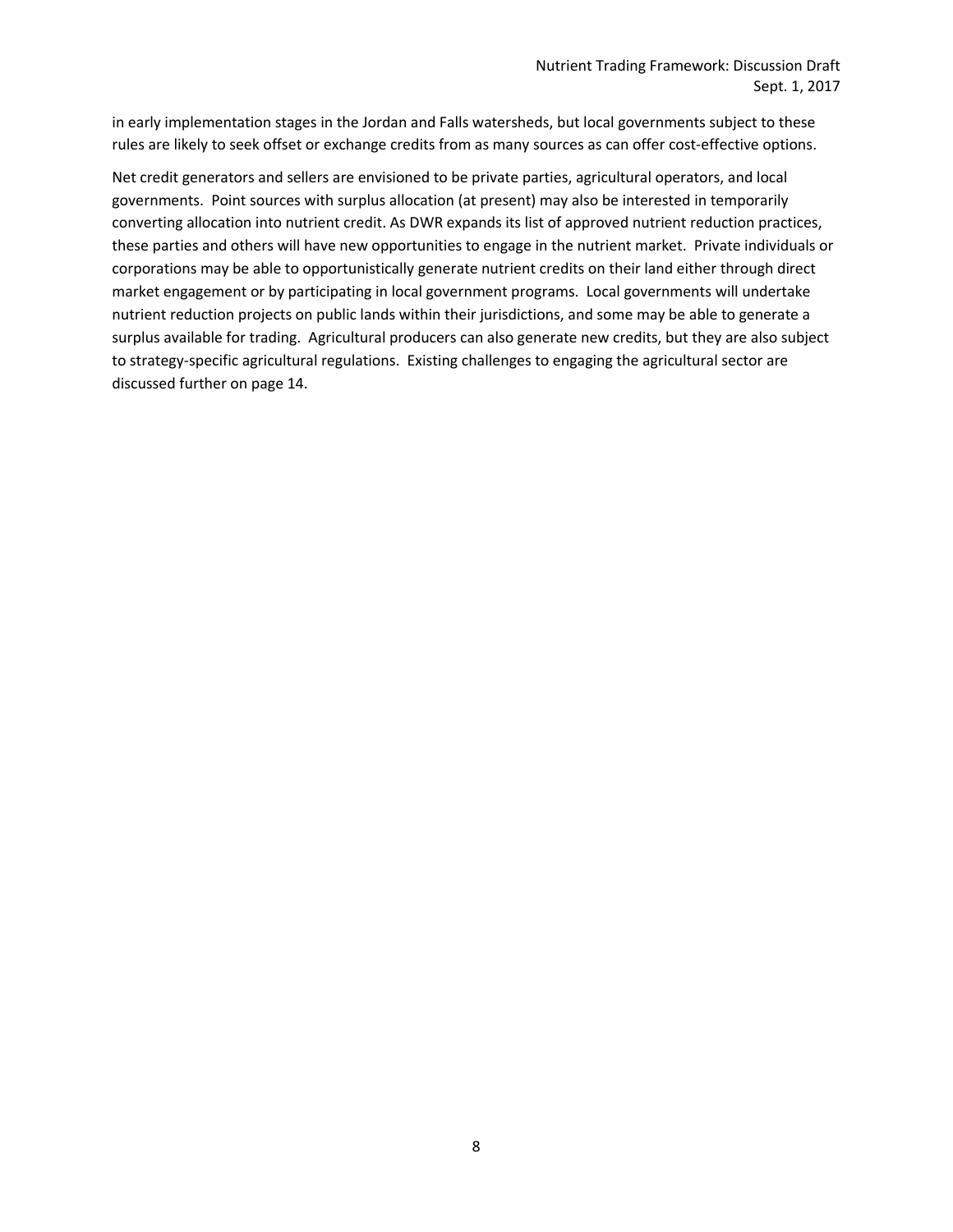# <span id="page-9-0"></span>Mechanisms for Trading: Existing and Proposed

# <span id="page-9-1"></span>Generating Credit

Credit generation generally describes the process of creating and documenting nutrient load reductions in compliance with a nutrient strategy. Once credit is generated, it may be used for compliance purposes by the party that generated it. In the near term, except for private nutrient offset providers, the vast majority of nutrient credits that are generated are likely to be used for direct compliance purposes by the party that generated them.

As regulated parties develop a surplus of nutrient reduction credits, they may wish to sell them on the trading market. New development offset credits would be handled through DWR's existing Nutrient Offset program pursuant to the offset rule, 15A NCAC 02B .0240. For temporary exchange credit activities under the Jordan and Falls rules, currently the strategy rules titled *Options for Offsetting Nutrient Loads*, 15A NCAC 02B .0273 and .0282 for Jordan and Falls respectively, establish basic requirements for trading such credits. However, additional procedural requirements will be needed to carry out the "release" and "trade" of these credits to other parties, as described in the sections below. In addition, the subset of tradable nutrient reduction credits generated by all regulated sources as "extra" credit will require more rigorous and centralized tracking to ensure a functional and reliable market.

For each available nutrient reduction practice, design criteria, calculation methods, and the scientific basis for generating nutrient reduction credit are presently contained in individual documents authorized and maintained by DWR. These documents will be compiled and published as the N.C. Catalog of Nutrient Reduction Practices. Within the Catalog, each practice will be approved for generation of permanent nutrient offset credits, temporary nutrient exchange credits, or both depending on varying design criteria.

Stormwater control measures (SCMs) meeting applicable rule requirements of 15A NCAC 02H are also proposed to be suitable for generating permanent nutrient offset credits. This provision has been proposed as part of the readoption of the nutrient offset rule (15A NCAC 02B .0240), and the Catalog will include reference to the location of design criteria and a credit calculation method, along with any additional procedural requirements for SCMs.

DWR and local governments have been working in partnership to expand the number of nutrient reduction practices available for existing development rule compliance. The generation of nutrient reduction credits for compliance purposes will be governed by local governments' existing development local programs, and projects generating these compliance credits may be temporary or permanent. Local governments will report to DWR regarding their progress, with these reports subject to state oversight and audit.

# <span id="page-9-2"></span>Releasing Credit

A credit release is the process by which some entity certifies that a nutrient reduction credit has been generated and is eligible to be traded. DWR's Nutrient Offset Program presently releases nutrient offset credits for all nutrient reduction projects according to the nutrient offset rule and the terms of a project's banking instrument. Usually, credit is periodically released over time to reflect the achievement of milestones during the implementation of a nutrient reduction project.

Nutrient credit trading in North Carolina is presently limited to a regulated and sophisticated market. While DWR is not a party to every trade, DWR regulatory staff presently has a significant role in recording, verifying, and/or auditing all nutrient offset trades. Trades from the nutrient offset program are documented by the credit providers, who submit updated ledgers to DWR on a recurring basis. Formal point source trades are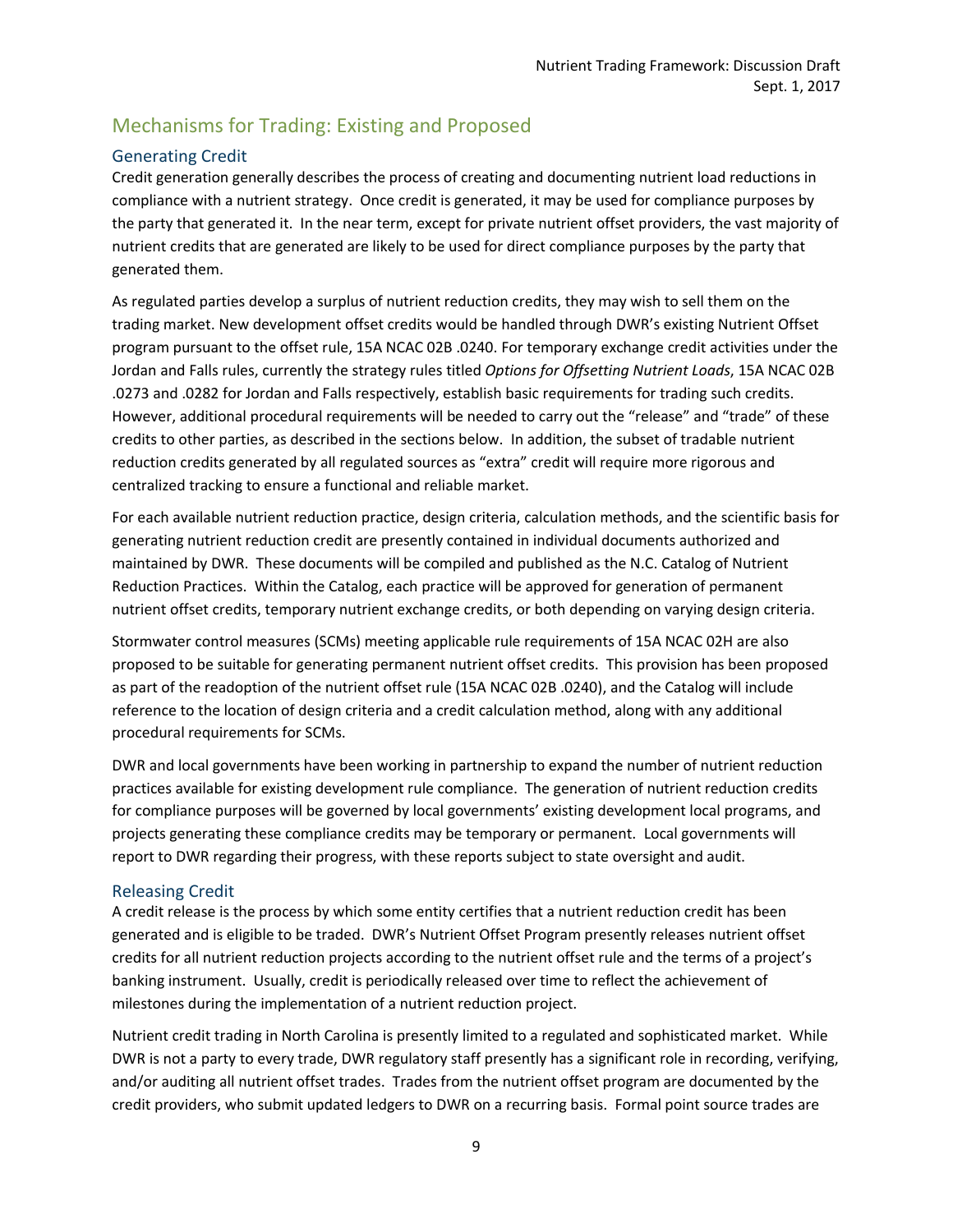presently documented via permit adjustments, supporting correspondence, and desktop spreadsheet software.

The DWR website acts as a central repository of these ledgers for all existing private banks. If trading volume expands exponentially or even significantly, the existing centralized regulatory processes may be strained.

#### *Near term proposal: decentralizing authority for nutrient exchange credit release*

As the volume and type of nutrient reduction projects expand, DWR envisions delegating the authority to release temporary, nutrient exchange credits to one or more other parties in specific situations. Delegation of approval authority to local governments over nutrient exchange credits for retrofitting of stormwater practices into existing developed landscapes may be most likely given that communities are already delegated authority to approve use of SCMs to comply with new development rules. For agricultural practices, professionals representing the N.C. Division of Soil and Water Conservation or N.C. Cooperative Extension are well positioned to release exchange credits for agricultural nutrient reduction practices. Nationally, other jurisdictions utilize third-party contractors for credit releases and inspections, an option that may be developed further if demand requires. In all cases, DWR anticipates retaining audit authority for credit releases to ensure consistency and integrity in the credit release process. DWR also envisions providing key forms and guidance for all parties to help facilitate and provide consistency in this process. Importantly, to carry out this delegation of authority, a new rule governing temporary credit trading would be necessary.

## <span id="page-10-0"></span>Trading and Tracking Credit

Existing nutrient offset credit trading mechanisms are described above. Existing processes that facilitate and record nutrient offset credit trades are not proposed for change.

Nutrient offset credit providers record available credits and trades through a credit ledger, which is periodically submitted to DWR for review and audit. Ledgers provide critical information regarding the creation of nutrient reduction credits by the provider and show when and to whom they have been sold. These ledgers are also posted on DWR's website, providing market transparency and advertising the existence of nutrient offset credits for purchase.

However, with a new proposed credit type and more potential market participants, new mechanisms for facilitating and recording nutrient exchange credit trades are desirable.

#### *Near term proposal: expanding ledger submission requirements to exchange credit sellers*

If a decentralized process is implemented for releasing exchange credits, further steps would be necessary to connect new exchange credit owners with potential buyers and ensure state regulatory oversight is retained. With some adjustments, the existing process for trading nutrient offset credits can be adapted to trading nutrient exchange credits.

Similar to offset trading and tracking, the end result of this process would be a DWR-hosted website that is updated routinely, provides public information regarding all nutrient exchange credit transactions, and offers a resource to determine whether credits are available for sale. This arrangement should suffice if exchange credit trading volume remains light to moderate.

Like offset trading and tracking, credit providers would produce exchange credit ledgers and periodically provide them to DWR. Importantly, the required fields for a nutrient exchange credit ledger would require adjustments. Where nutrient offset credits are effectively retired immediately upon purchase by a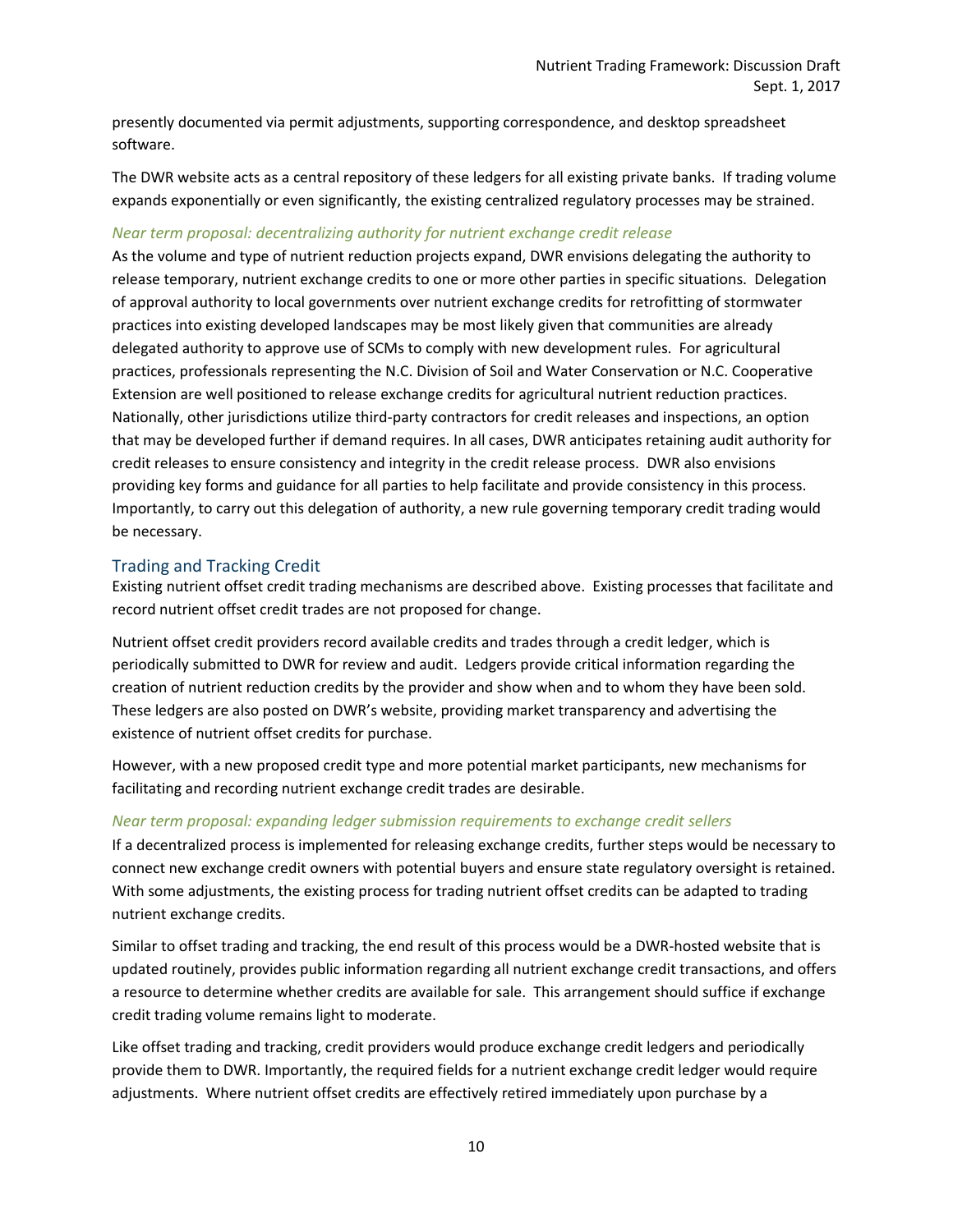developer, nutrient exchange credits will have a finite lifespan. Therefore, new fields regarding their date of creation and date of expiration would be required. Credits with relatively long lives may be apportioned and sold for discrete time periods, requiring additional tracking information. Other information that may be required includes: geographic service area, project origination information, credit amount, credit effective dates, buyer and seller identification, and trade verification.

In addition to the ledger, additional checks might be employed by DWR to ensure that exchange credit transactions are occurring with eligible buyers (geographically and by sector). Consideration might also be given to the rate of periodic ledger submission by exchange credit generators and sellers, and to proportionate consequences if credit reporting requirements are not met.

# *Long term proposal: Online trading registry*

An online trading registry may eventually engage new market participants and significantly reduce transaction costs. Eventually, online nutrient trading registries are likely to provide significant benefits including improved regulatory workflow, transparency, and market access. However, adoption of an online nutrient trading registry would be a significant investment for North Carolina. In addition to the need for significant vetting by DEQ staff and potential market participants, a plan should be in place to sustainably finance a registry before one is adopted. Mechanisms to fund such a registry could include direct state appropriations and/or user fees, each of which would require legislative support and approval.

Given these challenges, a turnkey solution for an online trading registry is unlikely to be implemented soon. However, some federal efforts are underway to provide this functionality, including potential updates to the Army Corps of Engineers' Regional Internet Bank Information Tracking System (RIBITS). Private companies also offer custom and semi-custom registry options.

## <span id="page-11-0"></span>Redeeming Credit

Credit redemption refers to the process of utilizing an acquired credit to meet regulatory obligations. Presently, nutrient offset credits are traded, then immediately utilized and retired to offset new development projects. No changes are proposed regarding this process.

For existing development rules, it will likely become necessary for local governments to track offset credits indefinitely and exchange credits for a set period of time. If proposed changes to the nutrient offset rule are implemented, nutrient offset credits may be claimed indefinitely. Exchange credits, on the other hand, may be claimed under a future exchange credit trading rule for the period for which they have been credited. Local government compliance with existing development rules will be guided primarily by DWR's existing development model program and then by local programs upon adoption. Reporting commitments in these programs will specify reporting requirements for self-generated nutrient reduction credits as well as any offset and exchange credits that satisfy their regulatory obligations.

Upon completion of the wastewater overtreatment credit under development by DWR, wastewater treatment facilities will have the option to convert offset credit into nutrient allocation. They may also utilize exchange credits to temporarily supplement allocation, subject to any limitations that may arise as rules and policies for temporary credit trading are developed.

## <span id="page-11-1"></span>Retiring Credit

In some circumstances, it will be appropriate to retire credit, effectively eliminating it from accounting ledgers. This would be appropriate when a permanent offset credit is paired with a permanent nutrient reduction obligation. It would also be appropriate when an exchange credit has expired.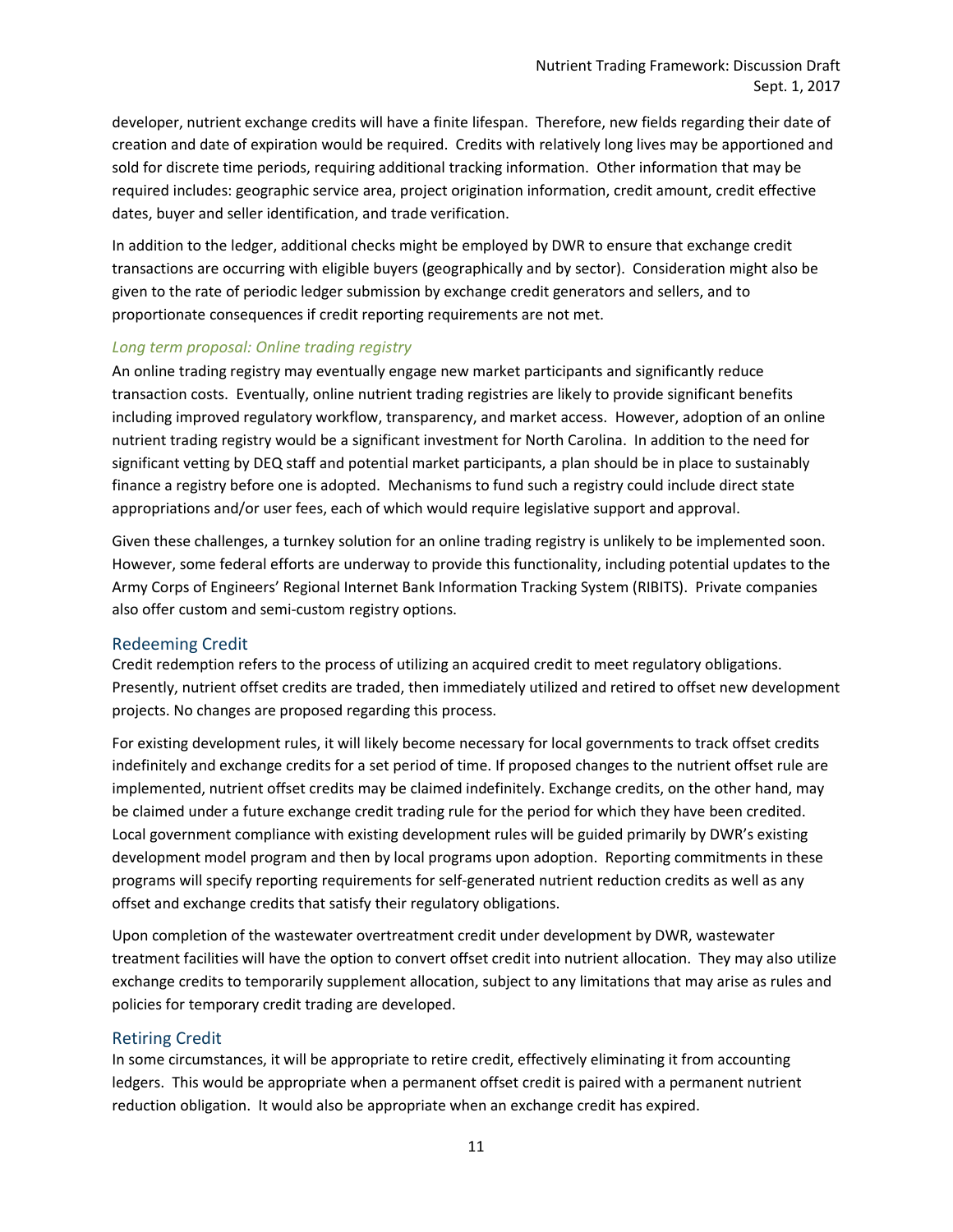When used for existing development purposes, nutrient offset credits will not be retired. Upon transfer, liability for these credits remains with the provider and/or long term steward. If audits determine that the nutrient reduction project supporting these credits has failed, DWR will work with the provider or long-term steward to replace the project.

For exchange credits, ledgers will be required to clearly state the expiration date for the credit, which coincides with the term of the underlying nutrient reduction project. For many temporary nutrient reduction practices, provisions will be in place to periodically re-release and thus renew exchange credits if the underlying project retains its nutrient reducing functions.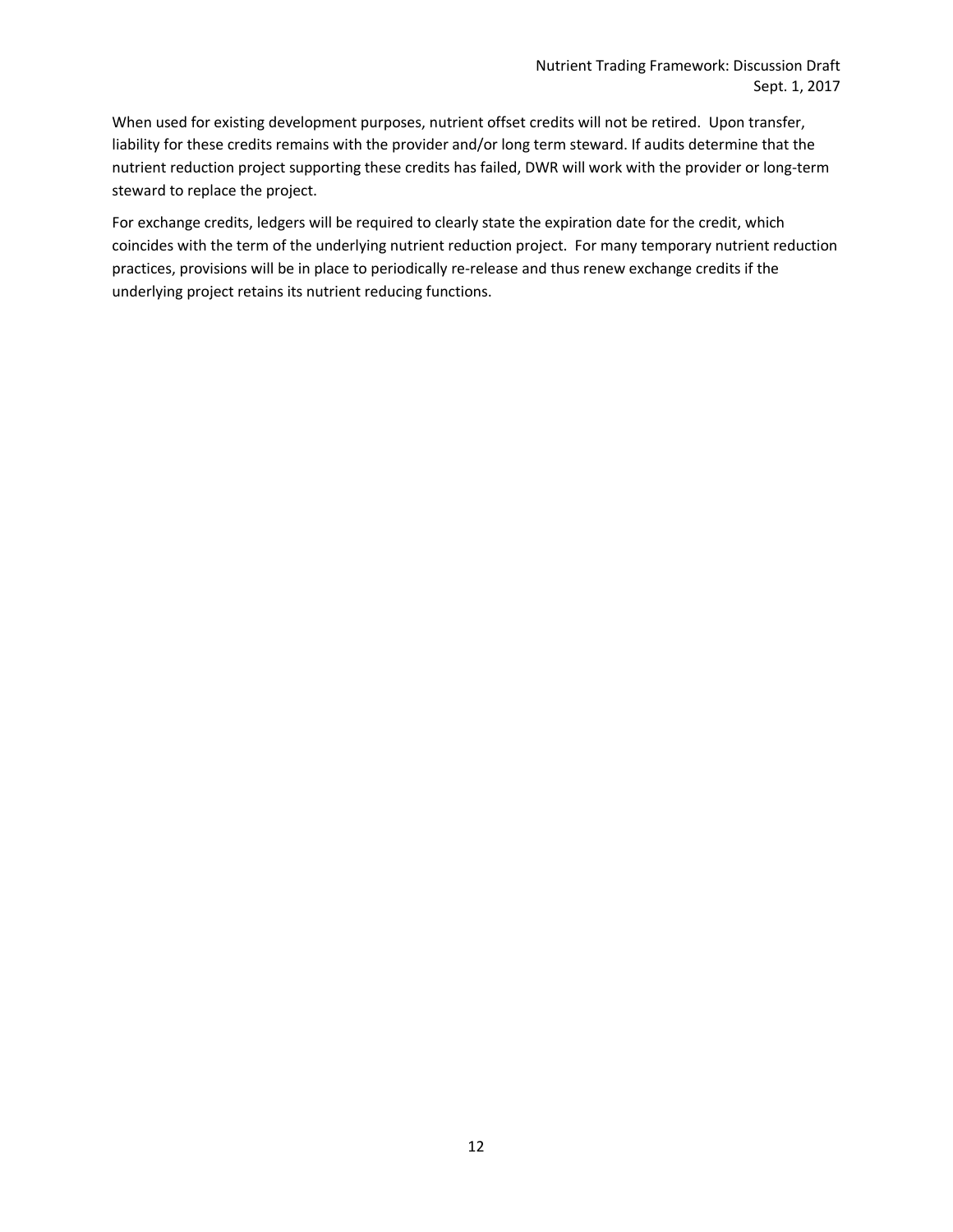# <span id="page-13-0"></span>Financing Nutrient Reduction Credits

Many sources of governmental funding contribute to improved water quality and may support the generation of nutrient reduction credits. Payment stacking describes the idea that nutrient reduction projects, and ultimately credits, may be financed by multiple sources of funding. Various sources of statutory and contractual authority are likely to govern whether payment stacking is allowable in given situations, but state statutes and regulations are relatively quiet on the subject.

Existing trading rules generally allow a provider or other entity implementing a nutrient reduction project to claim nutrient reduction credit for that project, and any nutrient reduction credit generated beyond regulatory requirements may be traded. However, exceptions are likely warranted in relation to some funding types.

In proposed revisions to the nutrient offset rule, DWR has proposed barring state and federal grant sources from financing nutrient offset credits. These grant sources usually draw upon taxpayer funds to finance net environmental improvements. Allowing these grant types to finance permanent, tradable credits raises concerns that these public funds will directly enrich the grant recipient, be used to offset other nutrient increases, and distort pricing in the credit market. Where granting agencies bar the utilization of funds for regulatory compliance purposes or more narrowly for generating credits for transfer to other parties, this rule proposal would be redundant, but inclusion of this prohibition in the offset rule captures DWR's concerns.

This issue merits further consideration with regard to the proposed category of temporary nutrient exchange credits. One important consideration is the existence of various cost-share programs that are available to fund nutrient reduction projects on agricultural land. In most cases, the granting agency (USDA) asserts no interest or limitation in generating nutrient credits. While the considerations described above are applicable to agricultural producers, adopting this same policy for temporary credits may also reduce the agricultural sector's ability or willingness to engage in the market.

DWR is generally reticent to evaluate potentially complex contractual arrangements between granting agencies and potential providers. However, rules requiring disclosure or affirmations from potential providers may serve a role in addressing this issue. Endorsement letters from granting agencies might also be a tool to clarify these arrangements.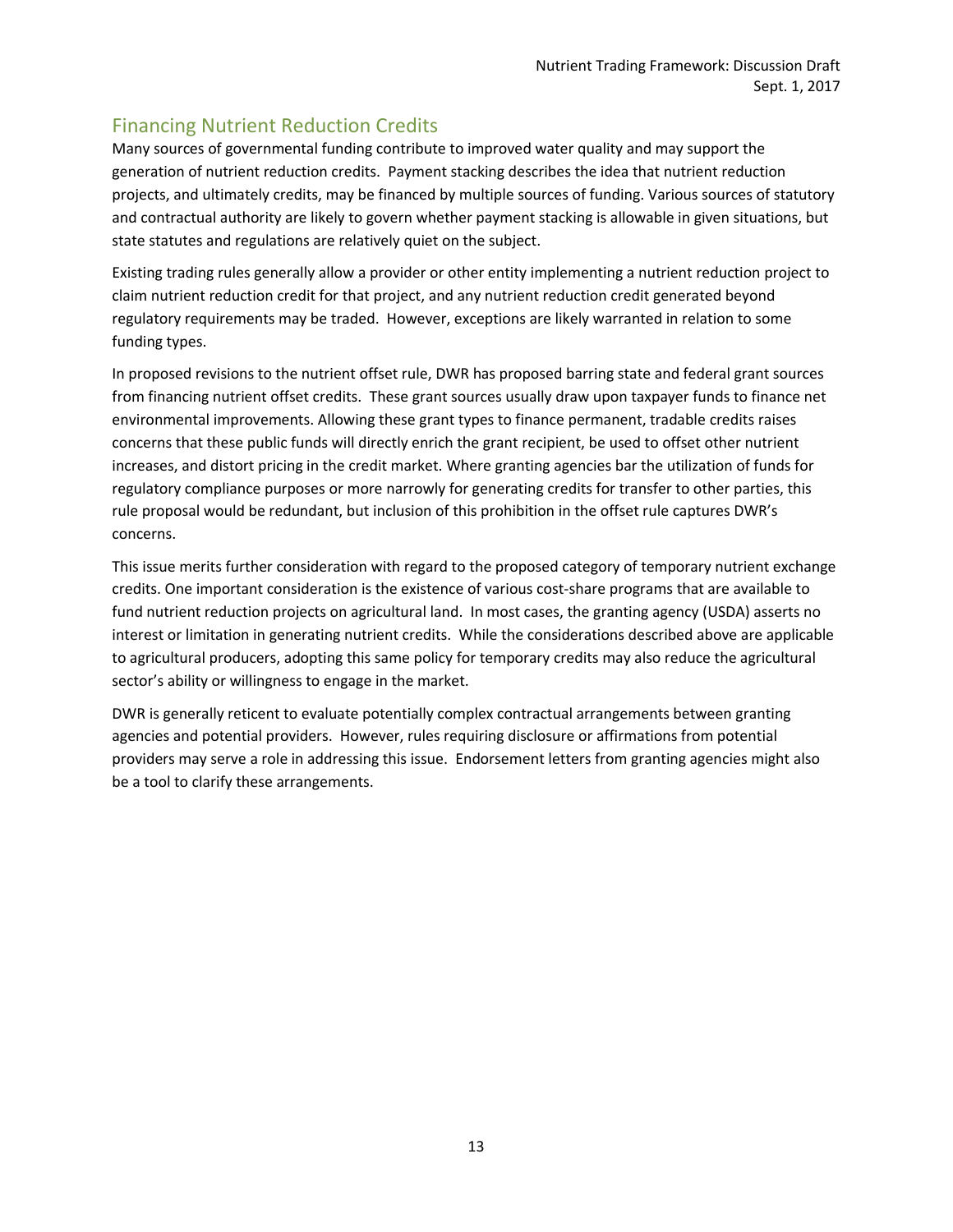# <span id="page-14-0"></span>Potential Barriers to Expanding Trading in North Carolina

While some forms of trading continue to occur in North Carolina, others may be hindered by several foreseeable barriers. Significant policy adjustments may be necessary to fully realize the potential benefits of nutrient trading, but it should also be recognized that trading is a secondary means to a broader policy goal: the cost-effective reduction of nutrient loading in North Carolina's lakes and estuaries. Identification of the issues below does not necessarily signal any shifting policy positions by DWR or DEQ, but is instead provided by staff with the intention to begin a dialogue among policymakers and the regulated community.

# <span id="page-14-1"></span>Agricultural Regulations

In most nonpoint source trading schemes, agricultural lands are conceptually the primary source of credit generation. With new trading drivers on the horizon, particularly for existing development, the demand for credits generated is likely to increase in some areas.

Compared to other states, North Carolina has adopted a novel approach to regulating crop and pasture agriculture in nutrient strategy watersheds. Other states typically seek voluntary nutrient reductions from the agricultural sector through a multi-pronged approach including BMP funding, agricultural sector nutrient accounting, and sometimes minimum stewardship standards. While DWR has not conducted a comprehensive review, direct regulation of these sources by other states is rare if it occurs at all.

In North Carolina, crop and pasture operations within nutrient strategy watersheds are regulated but not individually. Instead, they are collectively obligated to reduce nutrient loading from their fields by a certain percentage. The agricultural sector has always demonstrated compliance or satisfactory progress toward compliance under the rules, and therefore the implied regulatory threat of farm-specific compliance has never materialized.

A perennial concern from the agricultural community is that some credits obtained by restoration on agricultural land are not credited to the agricultural community. This typically occurs when a mitigation banking company purchases the rights to restore buffers on agricultural land and the credits offset nutrient loading from new development. While an individual farmer is financially rewarded in such a transaction, the opportunity for collective agricultural sector improvement is lost.

Agricultural professionals have consistently expressed concerns about the implications of increased trading as it relates to their ability to meet collective compliance obligations. Yet to maximize agricultural sector participation in nutrient trading, these same professionals would be called upon to endorse such a framework, encourage farmers to enter the market, and educate them regarding the steps necessary to generate nutrient credits.

While nutrient strategy rules vary on this point, in some watersheds agricultural oversight committees have the authority to reject individual trades generated by farmers if collective compliance is at risk. In addition to the considerations described above, this authority could significantly hinder trading activity.

While the collective compliance approach to regulating agriculture has some attractive features, it has also been subject to critiques. Even without individual mandates, some farmers may resent the relatively heavy collective burden imposed on them as compared to other states. The method by which agricultural reductions are quantified has also been a source of critique, primarily because reporting procedures estimate edge-of-field and not instream nutrient reductions. Finally, annual reports arguably suggest that most reductions would have occurred absent existing regulations due to broader economic trends like crop shifts and more expensive fertilizer.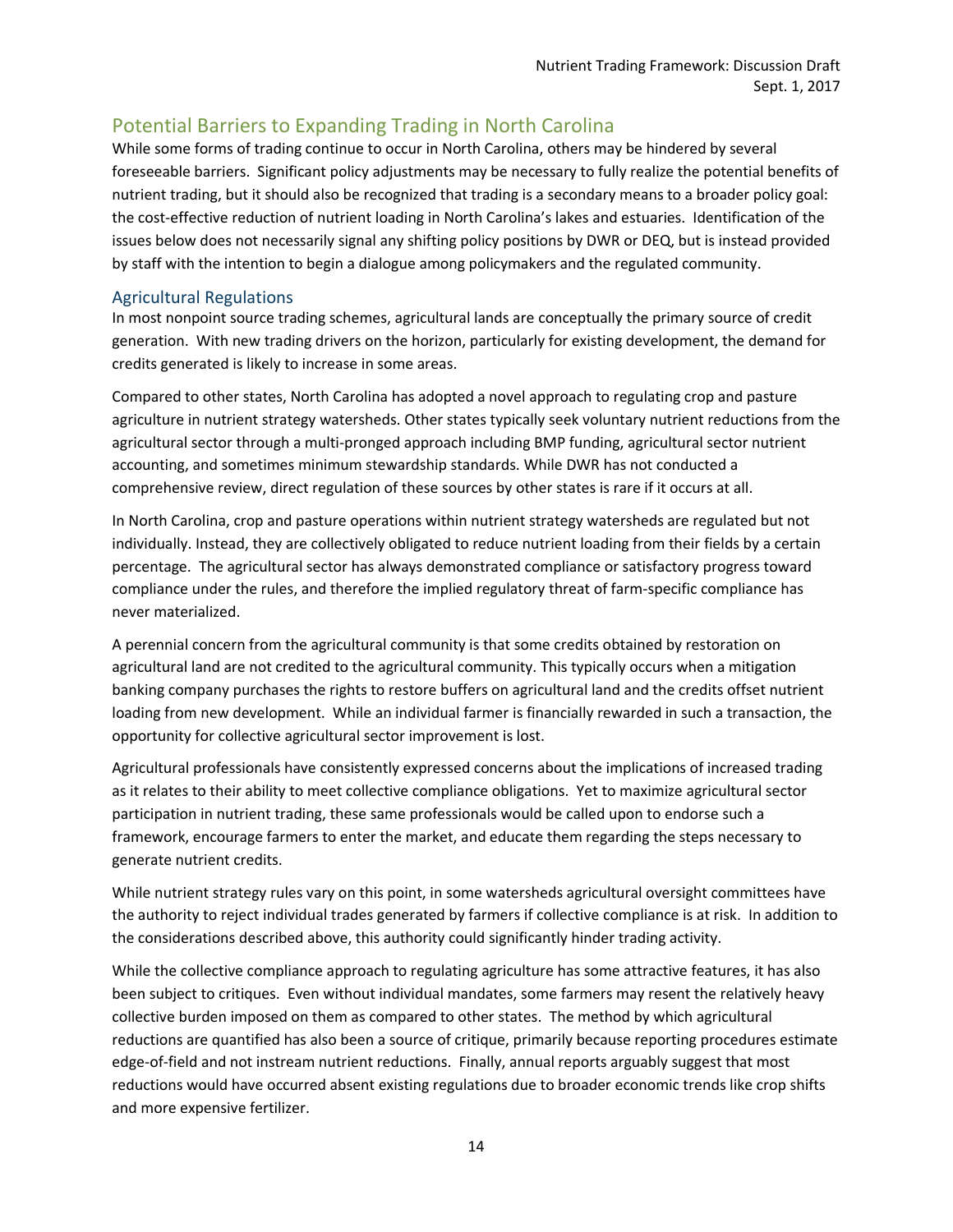Again, this regulatory arrangement has positive aspects, and a full evaluation of North Carolina's agricultural rules is beyond the scope of this document. However, the current scheme is likely to significantly restrict agricultural participation in a nutrient credit market. If the agricultural sector is envisioned to generate a high volume of tradable nutrient credits for purchase by other regulated sectors, a more thorough evaluation of the current regulatory approach to agriculture is warranted.

# <span id="page-15-0"></span>Interpretation of the "Fair, Reasonable, and Proportionate" Standard

One of the key factors in designing a functional trading framework is the initial allocation of regulatory obligations among parties or sectors. A high-volume trading scheme theoretically depends on some market inequity between a buyer and a seller's costs to generate required nutrient credits. Otherwise, no nutrient trading would occur because all parties would be able to generate credits at equal cost. No matter the initial allocation, an efficient nutrient trading market should eventually allow participants to negotiate economically efficient outcomes.

The Clean Water Responsibility and Environmentally Sound Policy Act, passed in 1997, requires that "all point sources and nonpoint sources of pollutants jointly share the responsibility of reducing the pollutants in the State's waters in a fair, reasonable, and proportionate manner..." Through each of North Carolina's nutrient management strategies, that "fair, reasonable, and proportionate" mandate has been operationalized by seeking identical percentage nutrient reductions from all regulated sectors.

North Carolina's historical approach clearly meets the standard articulated above, but the standard also arguably provides significant flexibility in the assignment of nutrient load reductions. Alternate approaches may also meet this standard while accounting for other considerations like population, projected compliance costs and access to financial capital, just to name a few.

Too much inequity in the initial allocation process would create political concerns and could violate the "fair, reasonable, and proportionate" standard. But a reasonable amount of market inequity might drive supply and demand for a functional, high-volume trading market that improves access to lower cost nutrient reduction practices and helps minimize per-unit transaction costs.

When new nutrient management strategies are proposed and existing strategies are studied in preparation for amendment and readoption, the relationship between the initial assignment of regulatory obligations and their influence on a trading market merits a closer look.

## <span id="page-15-1"></span>Transaction Costs

If nutrient credit trading volumes increase significantly, minimizing transaction costs and maximizing the efficiency of the nutrient credit trading market will be a significant challenge. Various transaction costs will be borne by regulatory agencies as well as entities engaging in trade. If transaction costs are too high, they can drive a wedge in the market, reducing its overall efficiency and potential trading volume. As mentioned above, legislative authorization would be required for the state to increase staff, directly invest in an online trading registry, or authorize user or transaction fees. Some or all of these approaches to supporting nutrient trading infrastructure may be necessary in the future.

## <span id="page-15-2"></span>**Hotspots**

A concern about nutrient trading is that is has the potential to allow concentrated nutrient pollution in smaller areas, potentially resulting in new localized impairments. Nutrient wastewater rules allow for permit modifications if discharges are creating localized water quality issues. However, this issue is not fully addressed in relation to nonpoint sources or trading, and it is likely to become exacerbated if credit trading